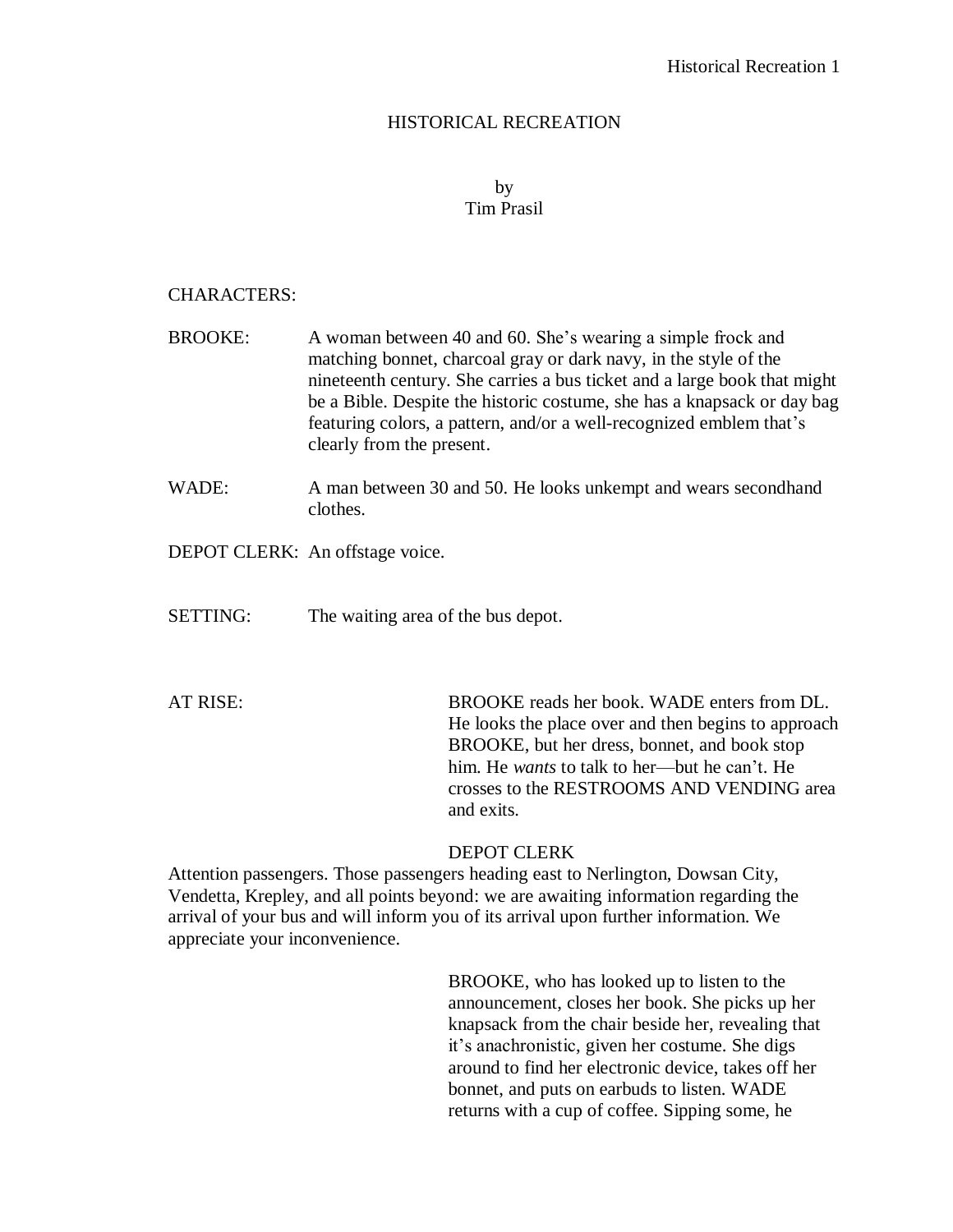chokes a bit upon seeing BROOKE with earbuds. His curiosity pushes him to take a seat near her. He then stands to go, but he's pulled back to the seat, considering BROOKE the whole time. She notices him and removes her earbuds.

### **BROOKE**

Did you want something?

### **WADE**

It's your—uhm—your earbuds. I didn't think you people were allowed to—you know. Earbuds.

## BROOKE

(has to think a moment first)

Oh, right! No, I'm not allowed to use them once I arrive and things get going. That wouldn't look at all appropriate!

#### WADE

Oh, okay! So, when you're outside the community, you're a—a rebel?

# BROOKE

### (lost again)

No. No, technically, none of us are rebels until we arrive and things get going.

## **WADE**

Because—you all rebel against—the modern world? You rebel against—the world of worldly distractions?

### BROOKE

Noooo. The Rebels rebel against the Union.

Befuddled, WADE starts to slowly walk away. BROOKE cocks her head and then returns to what she's listening to. Suddenly, her eyes widen, and she lifts her earbuds again.

Were you thinking I'm Amish?

# WADE

(nodding and sitting) Yeah. That or—the other one. The one that's not as strict.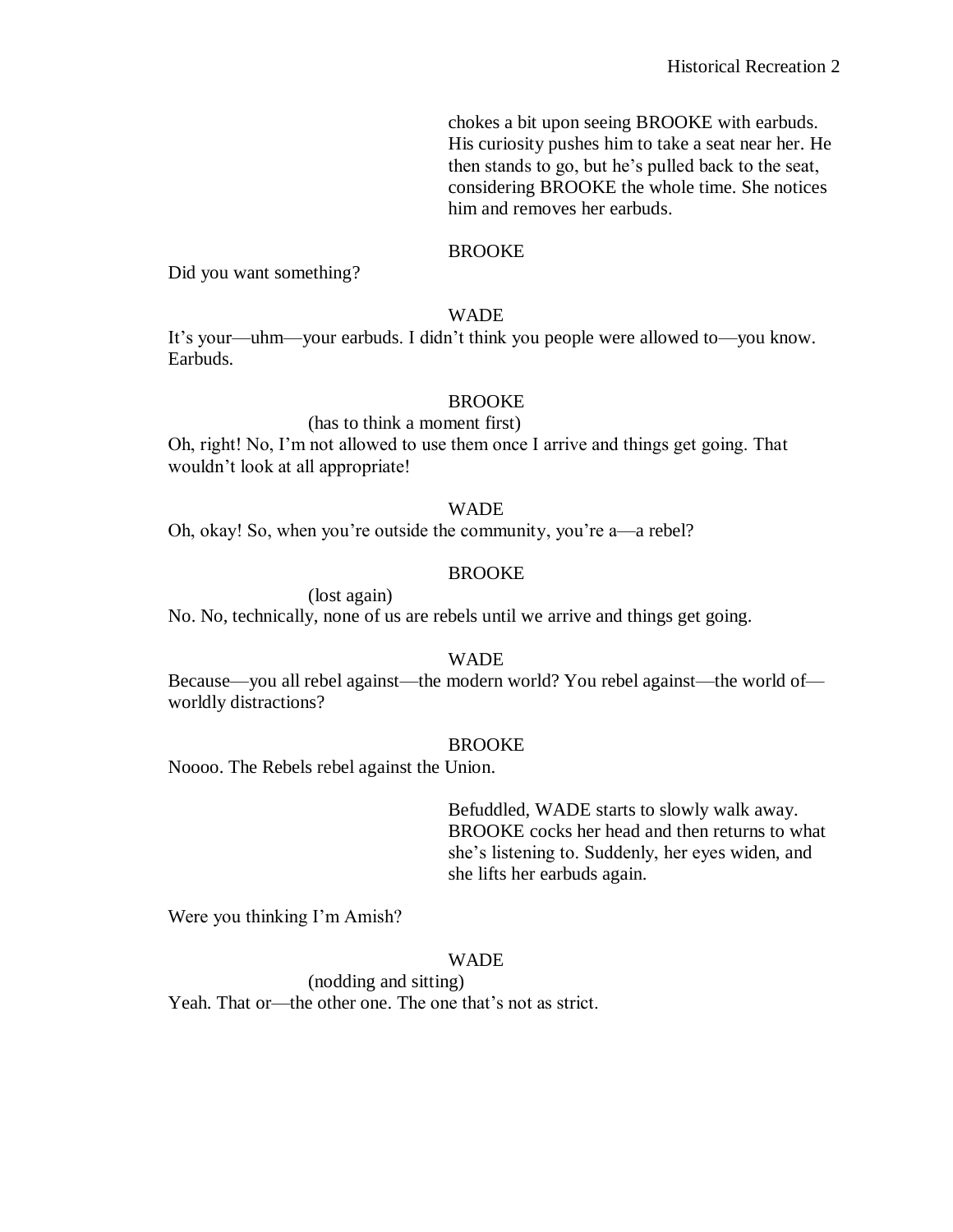### **BROOKE**

# (laughs)

Mennonite, I think they're called. But I'm not either one. I'm heading to a Civil War reenactment. I'm going to be an aid in the camp—writing letters for the foot soldiers and that kind of thing. I would've changed into my costume there, but they only have dressing tents for the men. And I'd have driven there in costume, but my car's in the shop.

#### WADE

Aaaaah, a Civil War reenactment. Good costume. Thought it was genuine.

# BROOKE

Between you and me, this costume isn't 100-percent historically accurate.

#### WADE

That's a shame.

# BROOKE

Well, we try to be as accurate as possible. It's just that we can't always be as—

### WADE

## (interrupts)

No, I meant it's a shame you're not Amish. You looked so—so *holy* sitting there, reading your Bible. It was a nice contrast to everyone else with their—with their electronic devices. Their devices and their vices.

#### BROOKE

#### (shrugs)

I'm not even reading the Bible. It's a book about how Civil War history depends on who tells it. And when. And where.

#### WADE

You're a big history fan, then, huh? I've never met a Civil War re-creator here before. Is that the right word? Re-creator? Re-creationist?

#### BROOKE

We usually say reenactors. Some might call me a reenactress, I guess. It's mostly a guy thing, but women had important roles in the Civil War, too.

# WADE

(stands and paces a bit) But wasn't the Civil War—wasn't it one of the *worst* wars?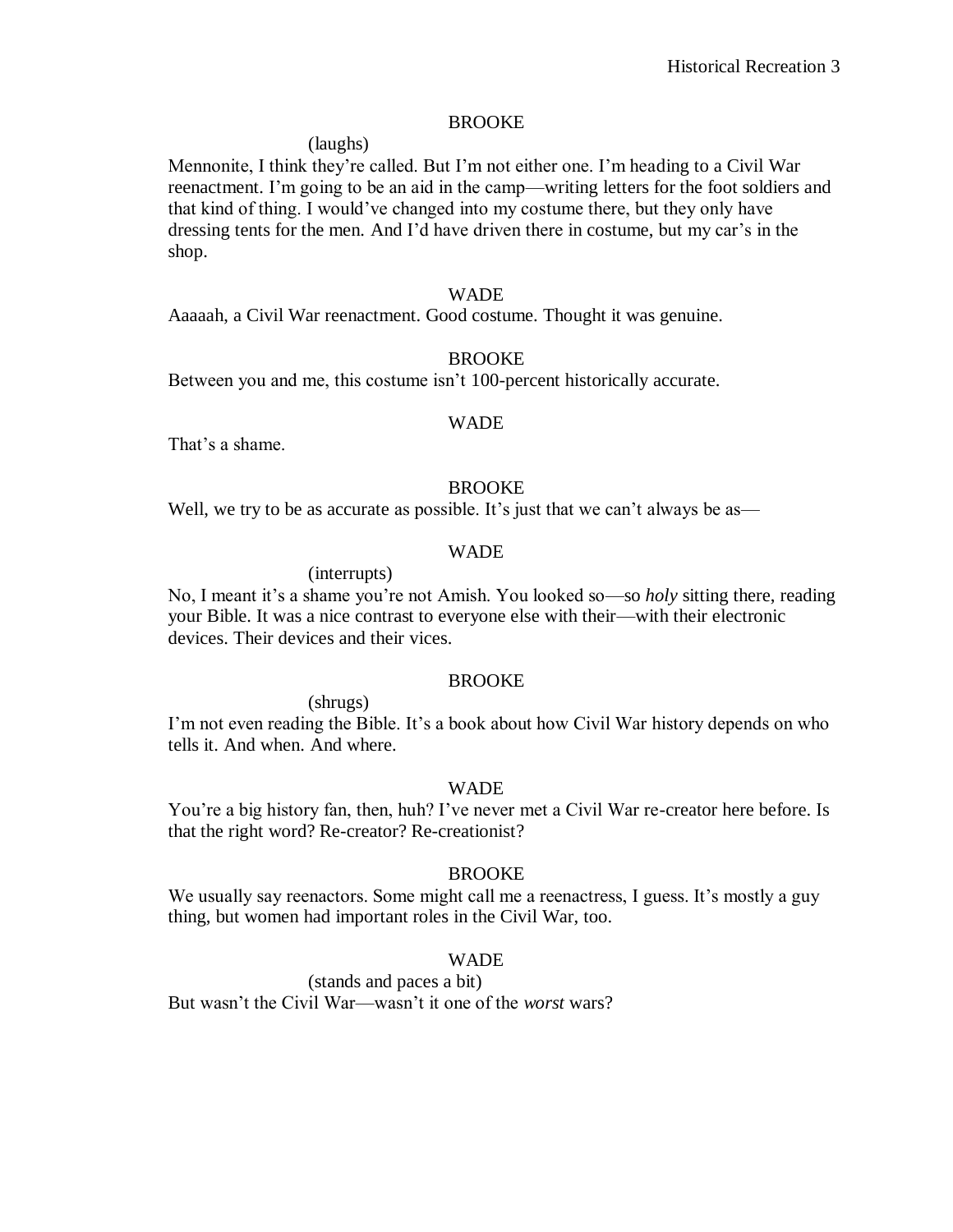#### BROOKE

It was the deadliest war in American history! More lives lost than in any U.S. war before or since. Between combat and disease, there were seven-hundred and fifty thousand deaths. The death count used to be set at six-hundred and twenty thousand. One of those historical gray areas that show up more often than we—

### **WADE**

(interrupts)

Then why reenact it? How'd that become a thing? Maybe I'm stupid, but why would anyone want to re-live such a horrible thing?

#### BROOKE

I suppose everyone has their own reasons. Some see the Civil War as a *test.* A horrible test, yeah, but one we somehow managed to pass. The nation wasn't even 100 years old, and it survived what might well be the most traumatic event in our history. Myself, I go to remind people that women played a part in that.

#### WADE

(not entirely convinced)

Hmm. Okay.

#### BROOKE

Okay?

#### WADE

Okay.

Okay.

#### BROOKE

(pauses)

(puts her earbuds back in)

#### **WADE**

(sits beside her again) I was hoping you were Amish. Or that other one that isn't so strict.

#### BROOKE

(removes earbuds)

What?

### WADE

Oh—I asked if you could give me a dollar. I'm a dollar away from being able to get a— (glances at the cup of coffee he's holding)

a sandwich.

BROOKE goes through her bag for a dollar and gives it to him.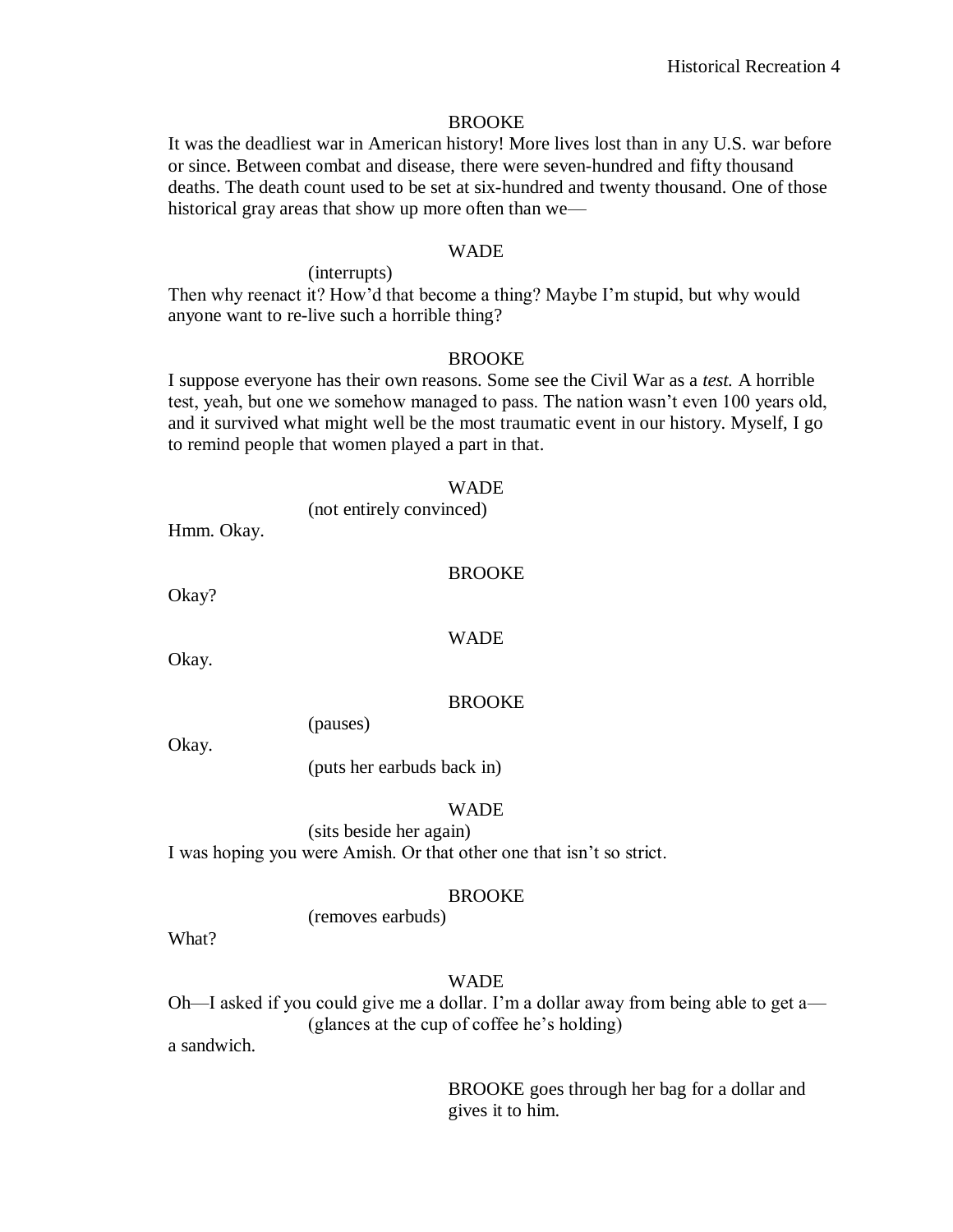(shoving the dollar in his shirt pocket as if it's become routine)

God bless you.

# BROOKE

So—are you, uhm—waiting for a bus?

# WADE

(gives her an expression that asks "Are you kidding me?")

# **BROOKE**

Seemed like the thing to ask. Do you really only have enough money for a sandwich?

# WADE

(wanders again, arriving at a spot where BROOKE can't see him) Oh, I probably have enough for a burger tonight, too. If I don't tell people what it's for, they think I'm going to spend it on booze, so I always say I'm a dollar away from a cup of coffee or a sandwich. Sometimes, it's the truth. But I do tell lies a lot. (checks the dollars in his shirt pocket—and slumps)

# BROOKE

I imagine you have to.

# WADE

I wish you could forgive me.

# BROOKE

Oh—uhm—I forgive you.

# WADE

I wish you *could.* You're not really qualified. You're not really Amish. Or that other one that isn't so strict.

# BROOKE

Mennonite. I'm not sure either one of them is qualified to offer absolution, though. I think you need a *priest* for that.

# WADE

I don't trust priests. There's one that comes in here. Keeps trying to convert me. Amish people don't come to this bus station to convert people. They come here because they don't drive cars. They're trustworthy.

# BROOKE

(beat)

Okay.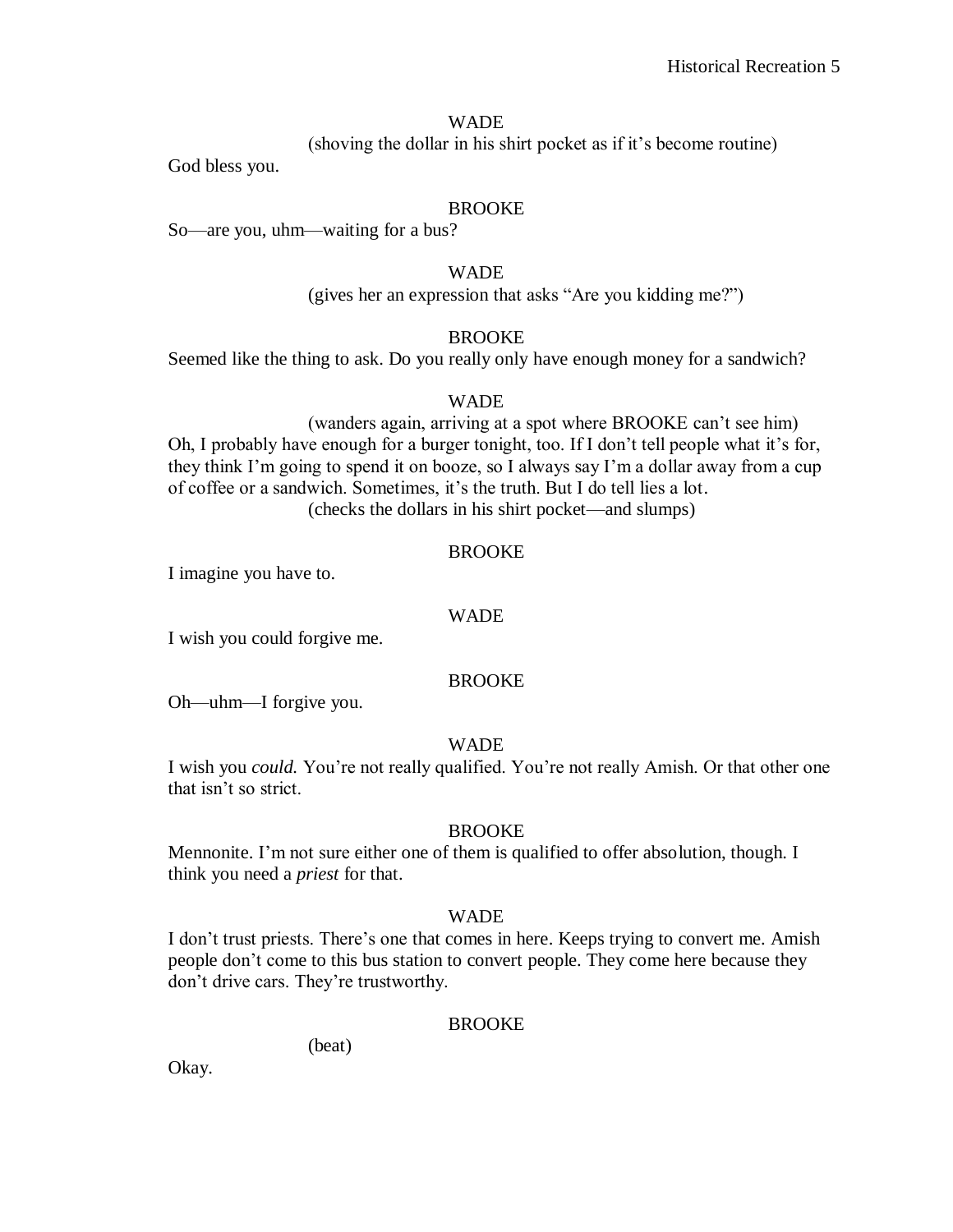### DEPOT CLERK

Attention passengers. Those passengers heading north to Shinwurst, Grappleton, Sullen Lake, Pricket, and all points beyond: we are awaiting information regarding the arrival of your bus and will inform you of its arrival upon further information. We appreciate your inconvenience.

### **WADE**

Is that your bus?

### BROOKE

No, I'm on the later bus that's late. Hey, can I ask you a personal question?

### **WADE**

Is it the one about what led me to being homeless?

#### **BROOKE**

(shrugs) I'm interested in history.

#### **WADE**

(sits beside her)

A few years ago, I worked in the warehouse of a company that makes electronic devices. Pretty easy work, but I—well, I *lost my footing.* I started sending the wrong boxes to the wrong stores. And I really didn't care about my mistakes. I knew they'd fire me eventually. When they did, I still couldn't find my footing. Never bothered to look for a job anywhere else. Long story short: I lost my savings and got evicted.

### BROOKE

What was it that made you lose your footing in the first place?

#### WADE

This is when people usually ask if I couldn't just stay with family or friends.

### BROOKE

Obviously, you couldn't. How'd you lose your footing?

#### **WADE**

# (rises to pace)

I was with a woman. We'd been together for three, four years. She was in *recovery.* But she wasn't—*recovering.* Long story short: one night, in bed, I reached over and found she was really cold. Wouldn't wake up. So I called for an ambulance. You know, back in the days of landline telephones, you could call 911, and they'd automatically know what your address is. Cell phones made that a lot tougher to do. Especially back when this happened. I had to tell them the address. I had to *correctly* tell them the address.

### BROOKE

Oh God. And, of course, you were frantic.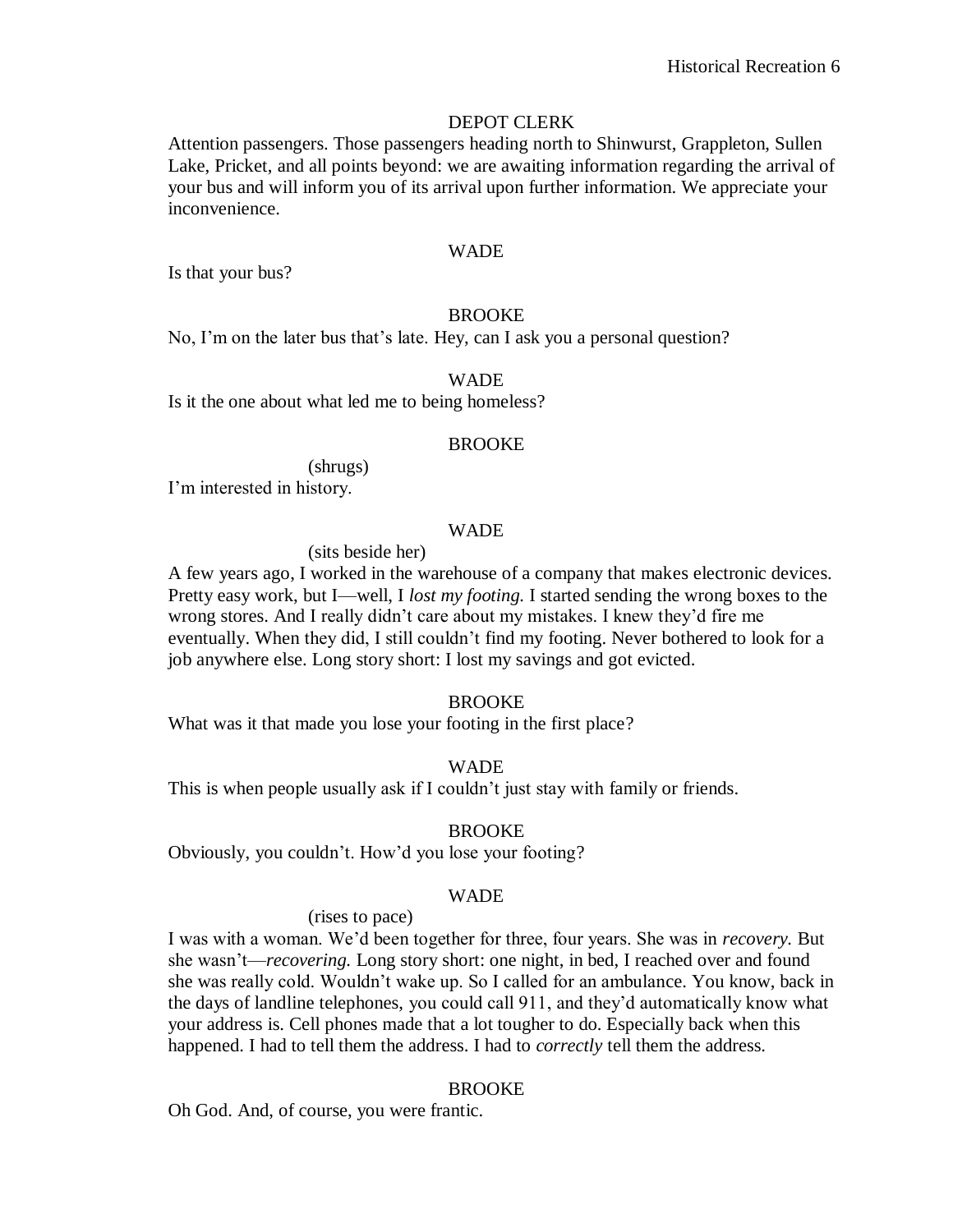And, of course, I was freaked. Maybe I said North Maple when I should've said South Maple—or the other way around. Maybe I couldn't even remember my own stupid address at *all!* But, to this day, I sure do remember hearing the ambulance siren coming, coming, coming—and then going, going, going. By the time they arrived and got Maggie to the hospital, it was too late. Too late to save her. And I'll never forget the sound of that siren. Coming, coming, coming. Going, going, going.

### BROOKE

That's horrible.

# WADE

And that's when I lost my footing. But now I don't have to remember any stupid address at all. No stupid address. No stupid cell phone. Devices and vices.

# BROOKE

(almost to herself)

The Amish thing.

# WADE

Hmm?

# BROOKE

Nothing. It's really brave of you to tell that story so openly.

### WADE

People ask.

# BROOKE

(goes back into her knapsack for more money)

Here. I know this doesn't begin to— I know it's not *adequate,* but twenty dollars is enough to get something better than a burger tonight. Have yourself a good, solid meal. It's on me.

# WADE

(sincerely grateful) Oh. Really? It's been a long, long time since I've had seafood! But—really?

# BROOKE

Yes, really. Go have some seafood.

# WADE

Okay! Seafood, it is!

### BROOKE

Okay!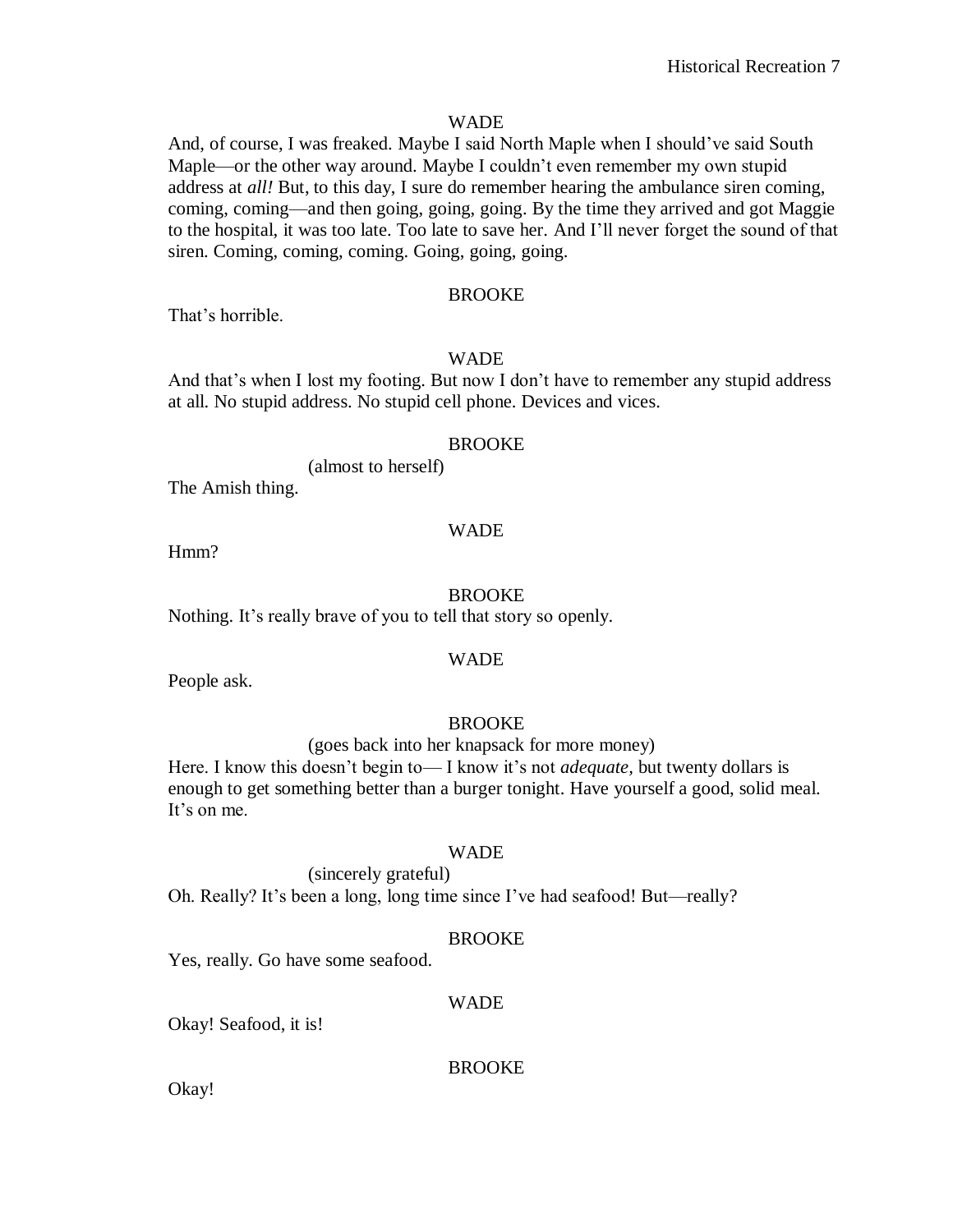(sitting, he's suddenly back to his routine of shoving the money in his shirt and saying halfheartedly)

Okay. God bless you.

### BROOKE

Well. Uhm. God bless you, too.

### WADE

You said your costume isn't historically right. What's not right about it?

# BROOKE

It's not made of the correct material. It's a cotton *blend.* They had cotton cloth in the 1860s, of course, but there weren't cotton blends.

### **WADE**

A blend, huh? Did women really write letters for soldiers? Right there on the battlefield?

#### BROOKE

Yeah, a lot of people from that period couldn't read and write. Some women who *could* volunteered to write letters for soldiers who *couldn't.*

### **WADE**

Right there on the battlefield?

# BROOKE

Well. No. Probably not right there on the battlefield. But in the camps, it's very likely they—

#### WADE

(interrupts) Another blend, huh?

### BROOKE

I—I don't understand.

#### WADE

# (resumes pacing)

Another *blend.* Of truth and *lies!* It's a shame you're not Amish. They're trustworthy. You see them come through here sometimes, and they look like the only people in the world who don't blend the truth with lies.

#### BROOKE

It's true we don't get things completely right at Civil War reenactments—or with telling the history of *anything* for that matter. But that's different from blending the truth with *lies.* I mean, I assume the story you told about getting the address wrong that night was wait. That's a bad example.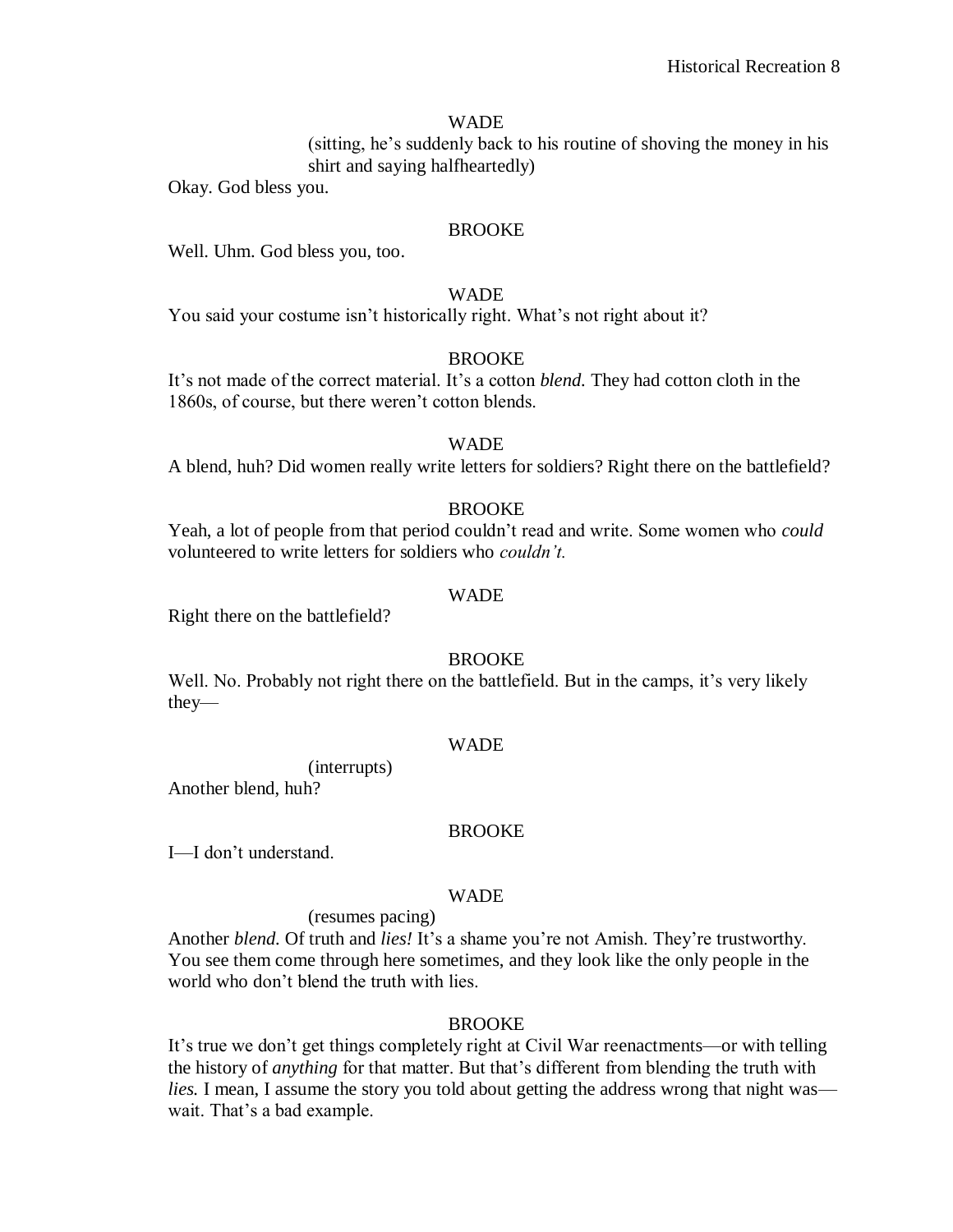Are you calling me a liar?

# BROOKE

It was a terrible example. Forgive me.

### **WADE**

(retrieving the twenty dollars, which he holds out to her) Here. Here, take your money back, if you think I'm a liar.

# **BROOKE**

No. You keep it. I was just using that as an example of how we can't fully trust *any* story about the past. Historical *or* personal. You were frantic that night. Freaked! You might not remember each and every detail exactly right.

# **WADE**

Take the money back! You have no reason to trust me! Maybe *I* was the one in recovery but not recovering. Maybe Maggie kicked me out. Maybe that's how I became homeless! Maybe there wasn't any ambulance at all! Now, *take your money back!*

> WADE throws the bill at BROOKE and storms offstage. BROOKE rises to go after him, but sees he's leaving too quickly. She retrieves the bill and resumes her seat with some shame. She puts her earbuds to the side and takes out her book—but doesn't read it. With some overlap, WADE reenters, looks at BROOKE—and exits again. Quickly, he enters again, freezes, rubs his neck, takes a few steps toward her, but exits. Finally, he comes charging back to pace beside her again.

# (still upset)

Look, I don't really know what happened that night. I needed a story because people keep asking. I needed a story because—because *I* needed a story. I don't know what the truth is about why I became this way. I don't even trust myself anymore. I lost my footing!

# (calmer)

I don't have a good answer for how I became homeless, so I—I say what I say. I say what I say to get some money for another meal or two. And that's why I wanted you to be Amish. Or that other one that isn't—

### BROOKE

# (interrupts)

Mennonite! You wanted me to be Amish so I'd be qualified to forgive you? For lying?

# WADE

To forgive me for not knowing *if* I'm lying. And for taking money for it!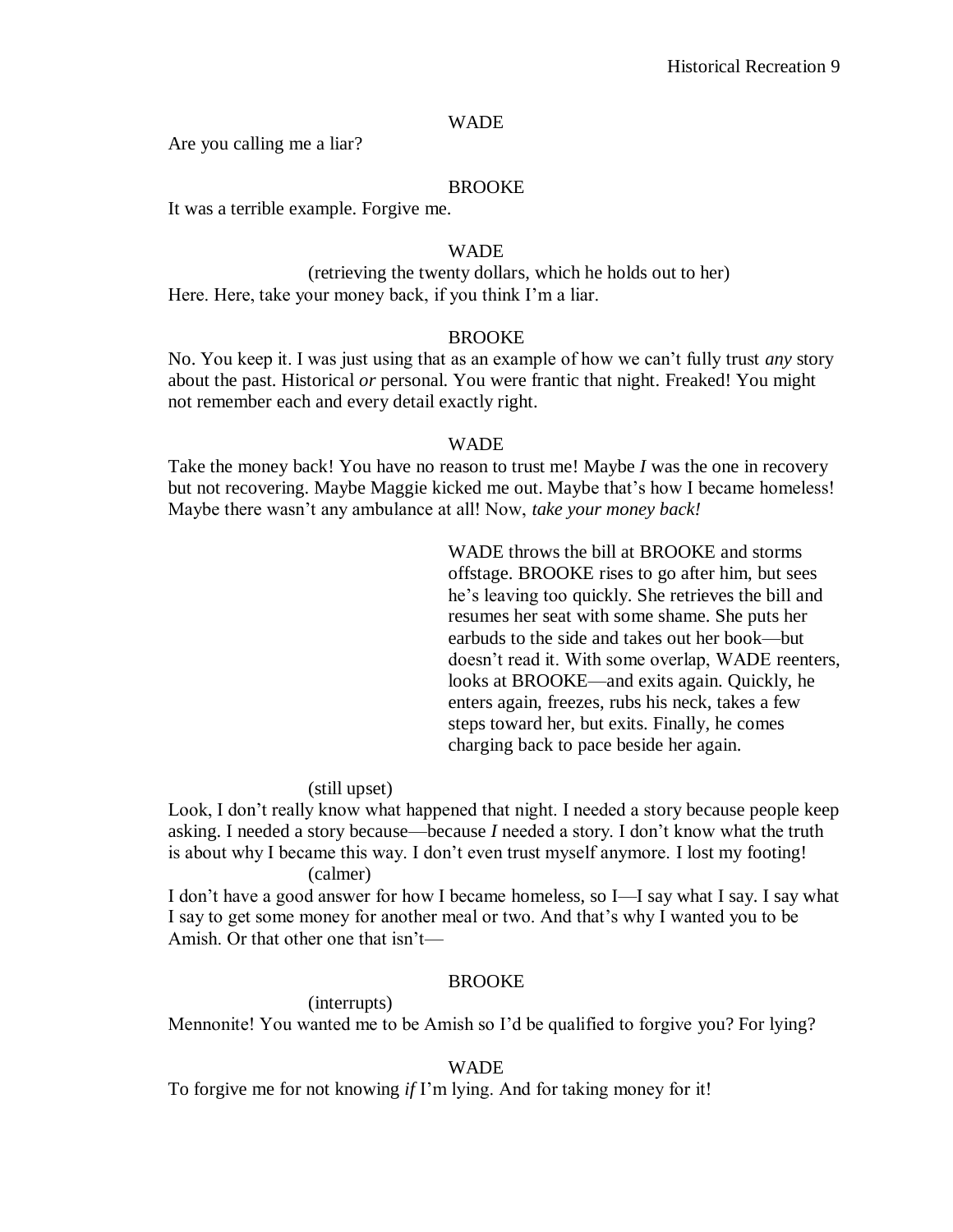#### BROOKE

## (sighs first)

You asked about why we reenact the Civil War. Why we relive that horrible, traumatic point in history. I wonder if it's because we're trying to tell the story as truthfully as we can—even though we know it's probably not entirely accurate. Did seven-hundred and fifty thousand people die, or was it six-hundred and twenty thousand? We'll probably never know, but we need to have faith in *some* story in order to—

### (beat)

to write the next chapter. In order to *find our footing!* Does that make sense?

### **WADE**

(pauses, then sits a chair away from BROOKE)

Sort of. I guess.

#### BROOKE

#### (moves to the seat closer to WADE)

It almost doesn't matter how true the history is. You just need to trust in it enough to be able to make it a fixed point. For instance, I wonder if the 911 dispatcher just *heard* North instead of South or the other way around. What if you're not to blame at all?

#### WADE

(looking elsewhere) That—makes sense. I guess. *That* makes sense.

> WADE shuts his eyes. A siren is heard as if outside. It's heard coming, coming, coming—then going, going, going. WADE reacts to this by grimacing and curling his body. No one else reacts to it. Gradually, he relaxes.

No. No, I don't think it was the dispatcher's fault. I'm pretty sure *I* got the address wrong. *I* made a horrible mistake. You said some people see the Civil War as a test. I think I was being tested, too. Maybe by God. Even if not, I sure did *fail* that test. (pause and rises slowly)

But now I—I gotta—what was that you said? We need to have faith in *some* story to—

#### BROOKE

Oh, uhm, I said—to have faith in some story to find our footing!

#### WADE

No. That's what *I* said. *You* said—*to write the next chapter.* I—uh—I gotta go, you know—go write the next chapter now. God bless you.

(starts to exit, but takes false steps, unsure of where to head)

#### BROOKE

Wait. Where are you headed now?